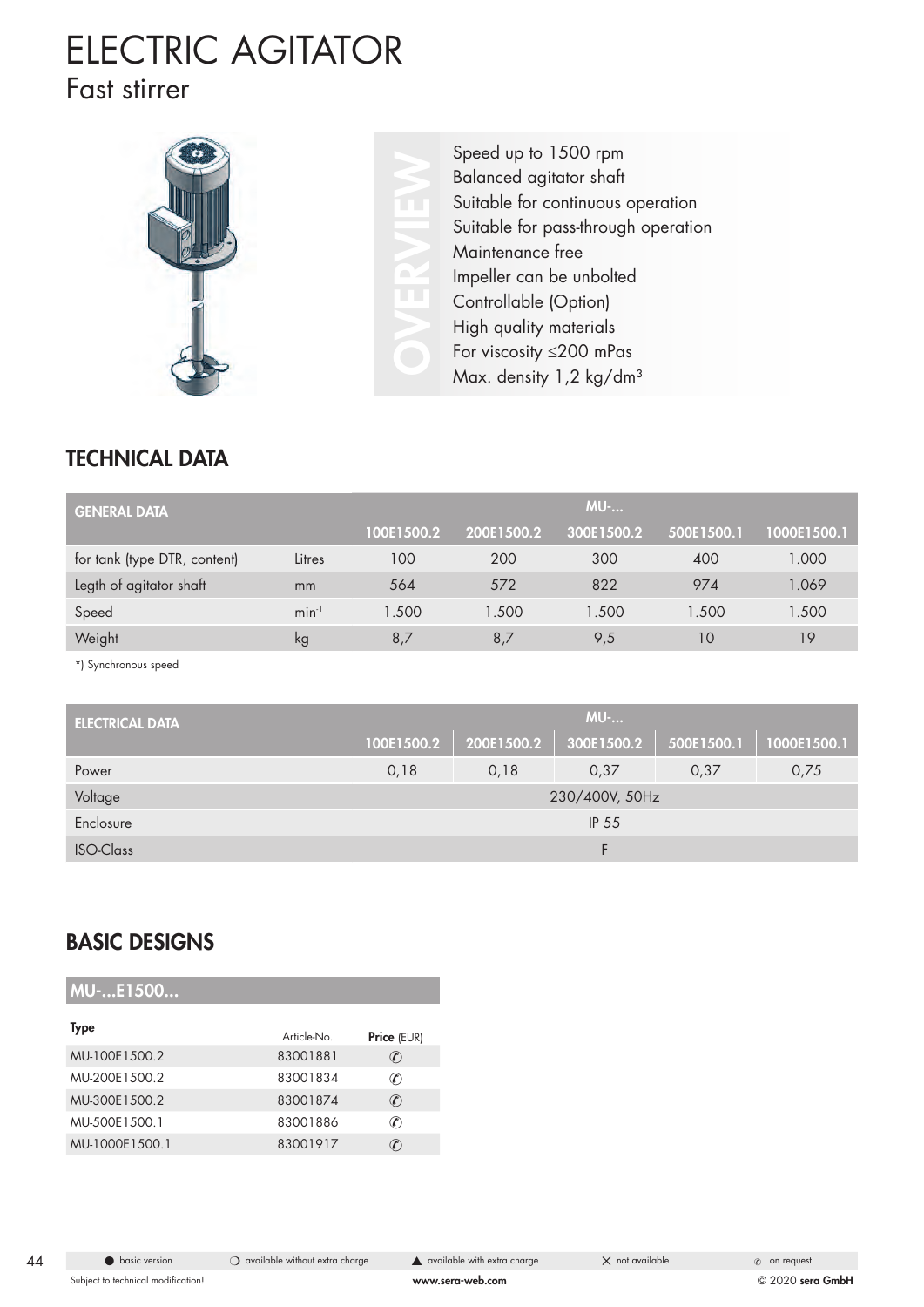# Rotation speed 1.500 min<sup>-1</sup> MU...1500

### DIMENSIONS



|                |       | A   | B   | ſ o I | D)  |     | Κ   |
|----------------|-------|-----|-----|-------|-----|-----|-----|
| MU-100E1500.2  | 565   | 120 | 108 |       | 100 | 100 | 273 |
| MU-200E1500.2  | 582   | 160 | 108 | 8,5   | 100 | 130 | 256 |
| MU-300E1500.2  | 807   | 160 | 108 | 8,5   | 125 | 130 | 256 |
| MU-500E1500.2  | 970   | 160 | 108 | 8,5   | 125 | 130 | 256 |
| MU-1000E1500.2 | 1.062 | 200 | 123 |       | 150 | 165 | 324 |

### OPTIONS/ACCESSORIES

|                      |                                    |                                                                                                     |                                              |                    |                                                                                    | Price [EUR]         |
|----------------------|------------------------------------|-----------------------------------------------------------------------------------------------------|----------------------------------------------|--------------------|------------------------------------------------------------------------------------|---------------------|
| Electronics          | (not with type:<br>MU-1000E1500.1) | Programmable control inputs and outputs.<br>Digital inputs from a PLC or contact signal-controlled. |                                              |                    | Voltage: 210-250V (50/60 Hz) connection cable: length app. 2m with shockproof plug |                     |
|                      |                                    | agitator shaft                                                                                      |                                              | 1.4571             |                                                                                    |                     |
| Materials            |                                    | mixing organ                                                                                        |                                              | 1.4571             |                                                                                    |                     |
|                      |                                    | agitator shaft                                                                                      |                                              | 1.4571, PE-covered |                                                                                    |                     |
|                      |                                    | mixing organ                                                                                        |                                              | <b>PVDF</b>        |                                                                                    |                     |
| Protection flange    |                                    | made of plastic (PE)                                                                                |                                              |                    |                                                                                    |                     |
|                      |                                    | made of stainless steel                                                                             |                                              |                    |                                                                                    |                     |
| Gas-tight design     |                                    | (nicht bei Typ: MU-100E1500.2)                                                                      |                                              |                    |                                                                                    |                     |
| Special voltage      |                                    |                                                                                                     |                                              |                    |                                                                                    | $\mathcal{C}$       |
| Agitator traverse    |                                    | for IBC-Container (Art.-No. 55002554)                                                               |                                              |                    |                                                                                    |                     |
|                      |                                    | MU-100E1500.2                                                                                       |                                              |                    |                                                                                    |                     |
|                      |                                    | MU-100E1500.2                                                                                       |                                              |                    |                                                                                    |                     |
| Fixing set           |                                    | MU-100E1500.2                                                                                       |                                              |                    |                                                                                    |                     |
|                      |                                    | MU-100E1500.2                                                                                       |                                              |                    |                                                                                    |                     |
|                      |                                    | MU-100E1500.2                                                                                       |                                              |                    |                                                                                    |                     |
|                      |                                    |                                                                                                     |                                              |                    |                                                                                    |                     |
| <b>basic version</b> |                                    | $\bigcirc$ available without extra charge                                                           | $\blacktriangle$ available with extra charge |                    | $\times$ not available                                                             | $\infty$ on request |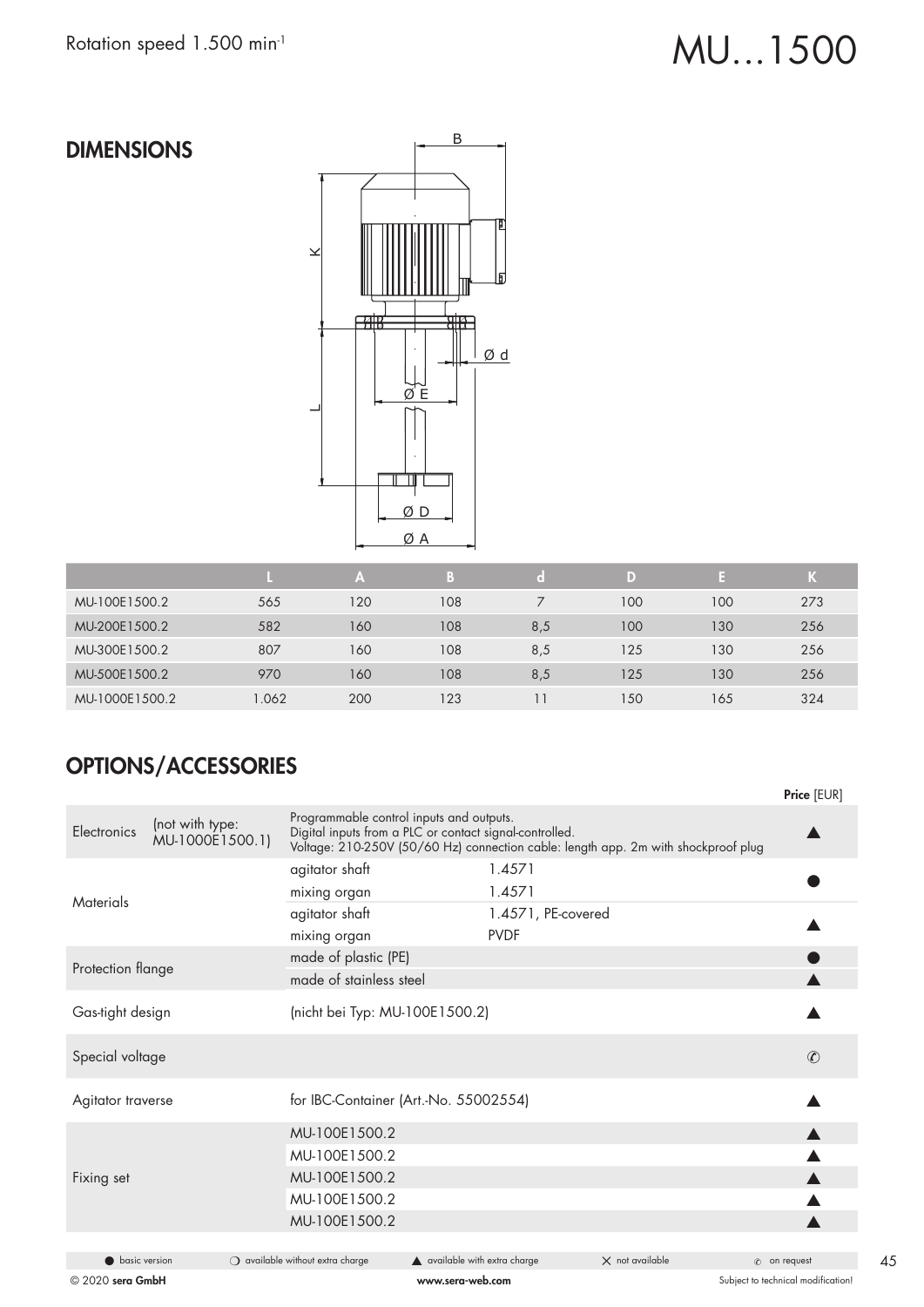## ELECTRIC AGITATOR Slow stirrer



Speed 180 min<sup>-1</sup> (constant)<br>Balanced agitator shaft<br>Suitable for continuous ope<br>Maintenance-free<br>Impeller(s) can be unbolted<br>High quality materials<br>For viscosity  $\leq 500$  mPas<br>Max. density 1,2 kg/dm<sup>3</sup> Balanced agitator shaft Suitable for continuous operation Maintenance-free Impeller(s) can be unbolted High quality materials For viscosity ≤ 500 mPas Max. density 1,2 kg/dm<sup>3</sup>

### TECHNICAL DATA

| <b>GENERAL DATA</b>          |            | <b>MU-</b> |           |           |            |  |  |
|------------------------------|------------|------------|-----------|-----------|------------|--|--|
|                              |            | 200E180.1  | 300E180.1 | 500E180.1 | 1000E180.1 |  |  |
| for tank (type DTR, content) | Litres     | 200        | 300       | 500       | 1000       |  |  |
| Legth of agitator shaft      | mm         | 573        | 823       | 975       | 1.075      |  |  |
| Speed                        | $min^{-1}$ | 180        | 180       | 180       | 180        |  |  |
| Weight                       | kg         | 12,4       | 14,1      | 14,6      | 14,9       |  |  |

Agitators unsuitable for pass-through operation

| <b>ELECTRICAL DATA</b> | <b>MU-E180.1</b> |
|------------------------|------------------|
| Power                  | 0,37 kW          |
| Voltage                | 230/400V, 50Hz   |
| Enclosure              | IP 55            |
| <b>ISO-Class</b>       |                  |

#### BASIC DESIGNS

| MU-E180.1     |            |                                         |
|---------------|------------|-----------------------------------------|
| Type          | Article-No | <b>Price (EUR)</b>                      |
| MU-200E180.1  | 83001926   | $\left(\color{red}{\mathcal{C}}\right)$ |
| MU-300E180.1  | 83001894   | $\mathcal{C}$                           |
| MU-500E180.1  | 83001893   | $\mathcal{C}$                           |
| MU-1000E180.1 | 83001892   | C)                                      |